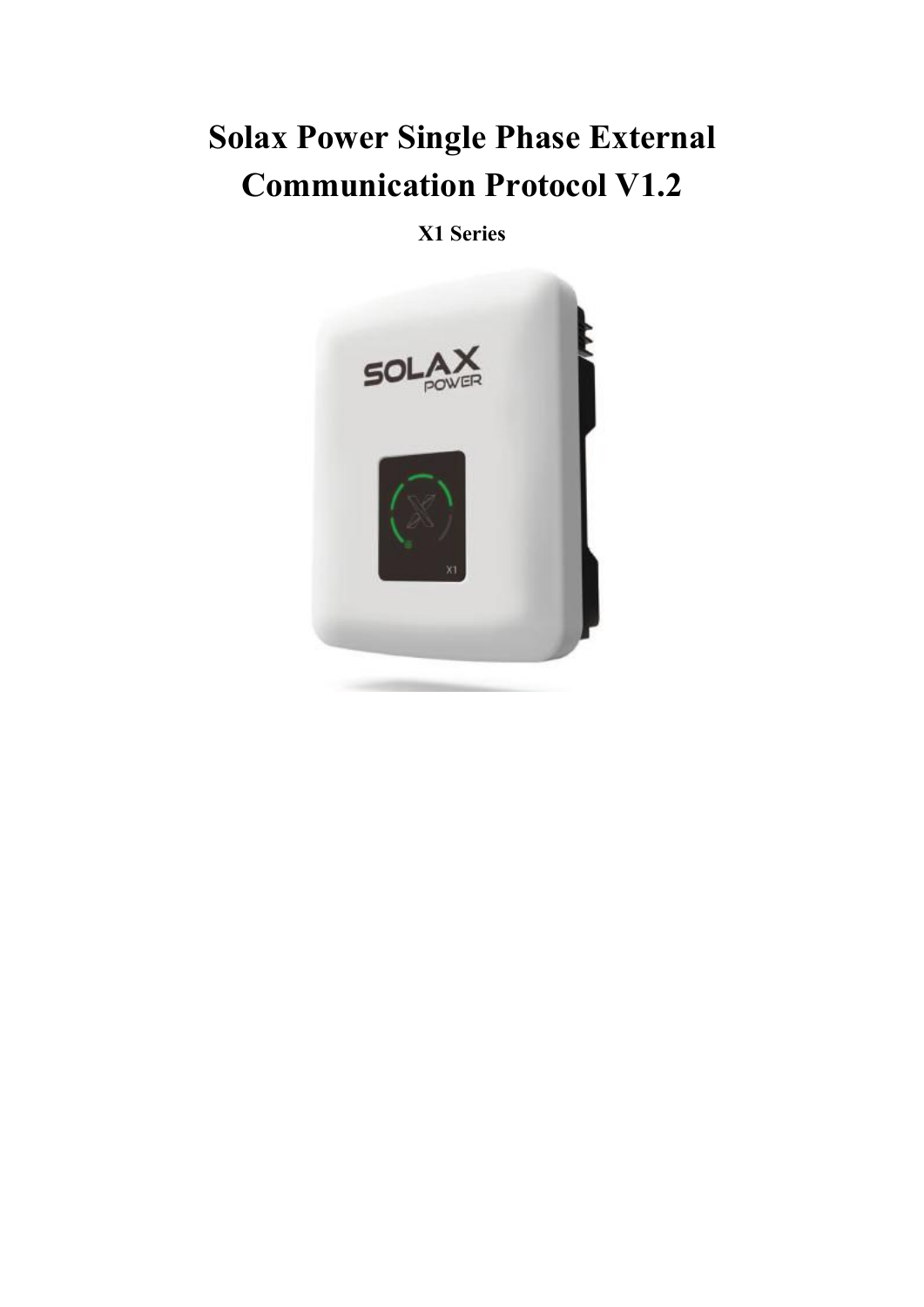## History list:

| Data       | Name           | detail                              | Versio      | other |
|------------|----------------|-------------------------------------|-------------|-------|
|            |                |                                     | $\mathbf n$ |       |
| 2015-09-23 | Weir           | Draft                               | V1.0        |       |
| 2016-09-18 | zhangxiangping | Add set Australia Safety Parameters | V1.1        |       |
| 2017-03-27 | zhangxiangping | Add Italy safety Parameters         | V1.2        |       |
|            |                |                                     |             |       |
|            |                |                                     |             |       |
|            |                |                                     |             |       |
|            |                |                                     |             |       |
|            |                |                                     |             |       |
|            |                |                                     |             |       |
|            |                |                                     |             |       |
|            |                |                                     |             |       |
|            |                |                                     |             |       |
|            |                |                                     |             |       |
|            |                |                                     |             |       |
|            |                |                                     |             |       |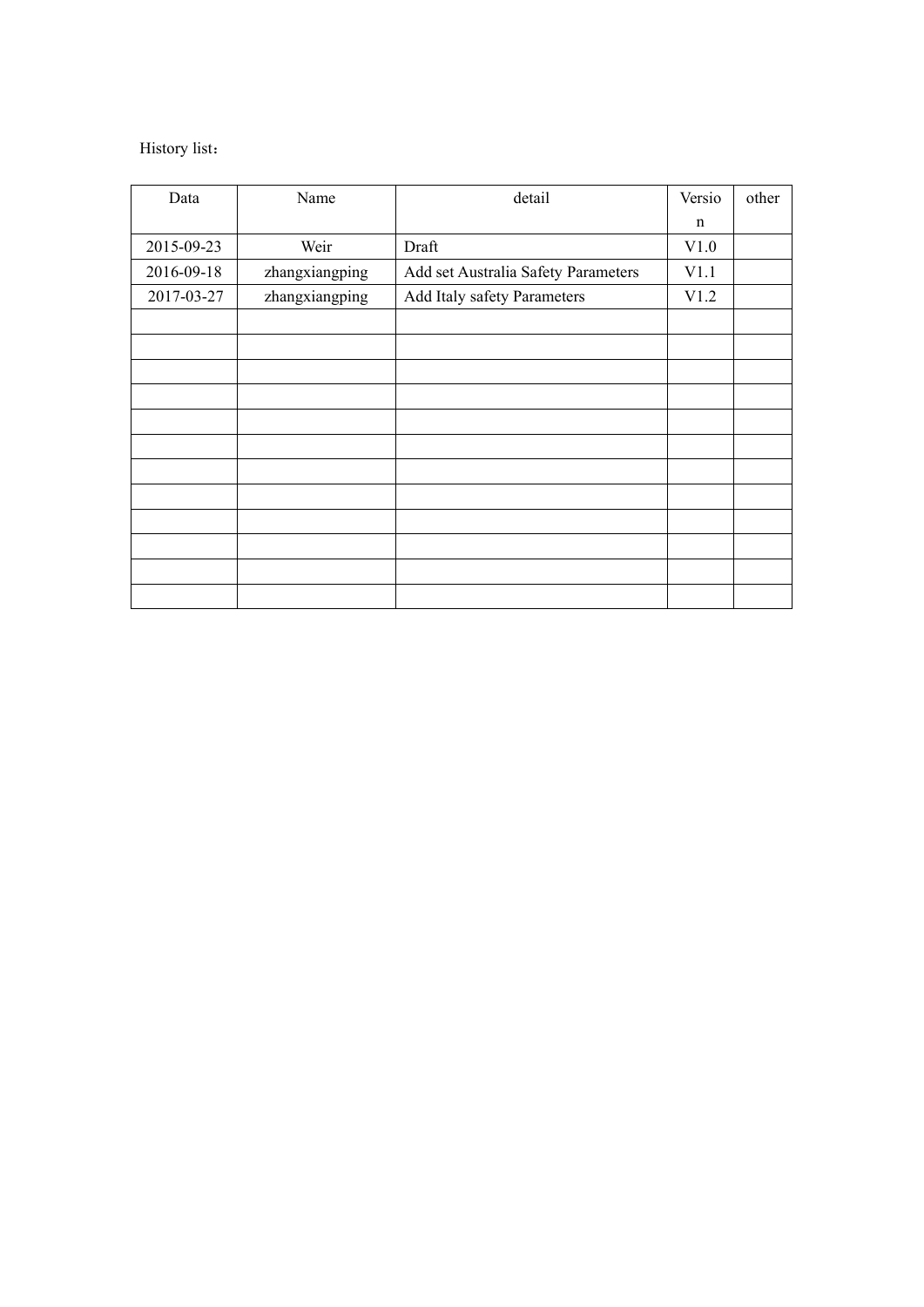## **1. RS485 Parameter:**

| Parameter | <b>Value</b>            |
|-----------|-------------------------|
| Speed     | 9600bps                 |
| Data bit  | ο                       |
| Parity    | None                    |
| Stop bit  |                         |
| RS485 bus | 2 wries A,B             |
|           | /4-wries T+, T-, R+, R- |

# **2. Communication timing:**

| <b>Timing parameter</b>                          | Value         |
|--------------------------------------------------|---------------|
| Delay before Inverter begins to send response    | $0 - 0.5$ Sec |
| Inter-character delay                            | $0 - 0.2$ Sec |
| The least interval time between two instructions | $0.5$ Sec     |
| Time out for Inverter communication              | $10$ Min      |

## **3. Packet Format**

| <b>Header</b> | <b>Source</b>  | <b>Destination</b> | Control | <b>Function</b> | Data length    |
|---------------|----------------|--------------------|---------|-----------------|----------------|
|               | <b>Address</b> | <b>Address</b>     | Code    | Code            |                |
| 2 Bytes       | 2 Bytes        | 2 Bytes            | Byte    | 1 Byte          | 1 Byte         |
| (0x AA 55)    | $(0xXX\ 00)$   | (0x00 XX)          |         |                 | $(\mathrm{N})$ |

| Data0  | Data1            | Data2 | Data3                    | $\cdots$ | $Data(N-1)$       | <b>Checksum</b> |  |
|--------|------------------|-------|--------------------------|----------|-------------------|-----------------|--|
| 1 Byte | $1$ Byte $\vert$ |       | 1 Byte   1 Byte   1 Byte |          | <sub>1</sub> Byte | 2 Bytes         |  |

# **4. Description**

|                            | <b>Description</b>                              |
|----------------------------|-------------------------------------------------|
| Header                     | the header of each packet.                      |
| $0x55$ ):<br>(0xAA)        |                                                 |
| Source Address             | designate the sender address.                   |
|                            | (it is XX00 for AP, or it is 00XX for Inverter) |
| <b>Destination Address</b> | designate the receiver address.                 |
|                            | (it is XX00 for AP, or it is 00XX for Inverter) |
| Control Code               | there are 4 kinds:                              |
|                            | Resister(0x10)<br>1.                            |
|                            | Read(0x11)<br>2.                                |
|                            | Write $(0x12)$<br>3.                            |
|                            | Execute(0x13)<br>4.                             |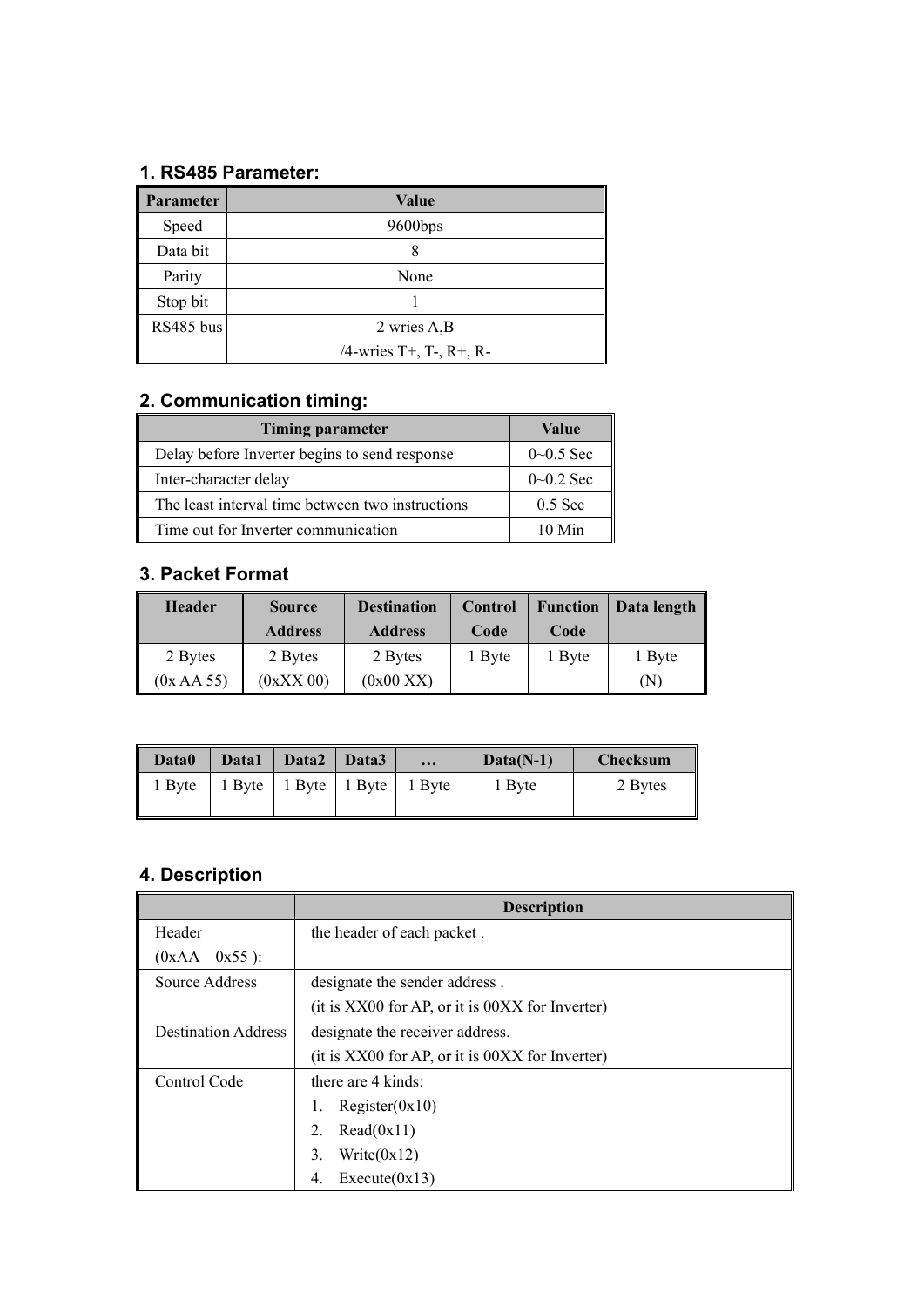| <b>Function Code</b> |                                                              |
|----------------------|--------------------------------------------------------------|
| Data length          | designate the data length.                                   |
|                      | (If there is not the data column, the data length is $0$ )   |
| Data $0,1,2$         | Data column                                                  |
| Checksum             | Header + Source Address + Destination Address + Control Code |
|                      | +Function Code + Data length + Data $0 +  +$ Data (N-1)      |

## **5. Packet Communication Method**

- It is necessary to get address from AP for each Inverter and the register address is unique for each Inverter.
- The communication method is as follows: AP is master and Inverter is slave, that is, firstly AP sends out the instruction to each Inverter and Inverter executes the operation when receiving its own instruction. Inverter can't actively send the instruction.
- The packet must include the sender and receiver address when AP sends query or control instruction to each Inverter. These instructions will be seen by all on-line Inverters. But the Inverter can only do when the instruction is suitable to its own address and the packet should include the sender and receiver address when Inverter responds to the instruction in the same way.
- AP routine query using the periodic query method (according to address ranking) is as follows:



- It will firstly be sent when AP needs to write the data or allocate address while the routine query will be postponed.
- If AP can't receive the correct response to the sent command in 0.5Sec, AP will send the instruction again after 0.5Sec(the least interval between instructions). When it can't also receive the response for 3 times, AP will cancel the register and no longer send the instruction to the address.

| 6. Control Code :0x10 'register' |  |
|----------------------------------|--|
|----------------------------------|--|

|      | $\parallel$ Control code $\parallel$ Function code $\parallel$ | Vector                    | <b>Description</b> |
|------|----------------------------------------------------------------|---------------------------|--------------------|
| 0x10 | 0x00                                                           | $AP \rightarrow Inverter$ | Off-line query     |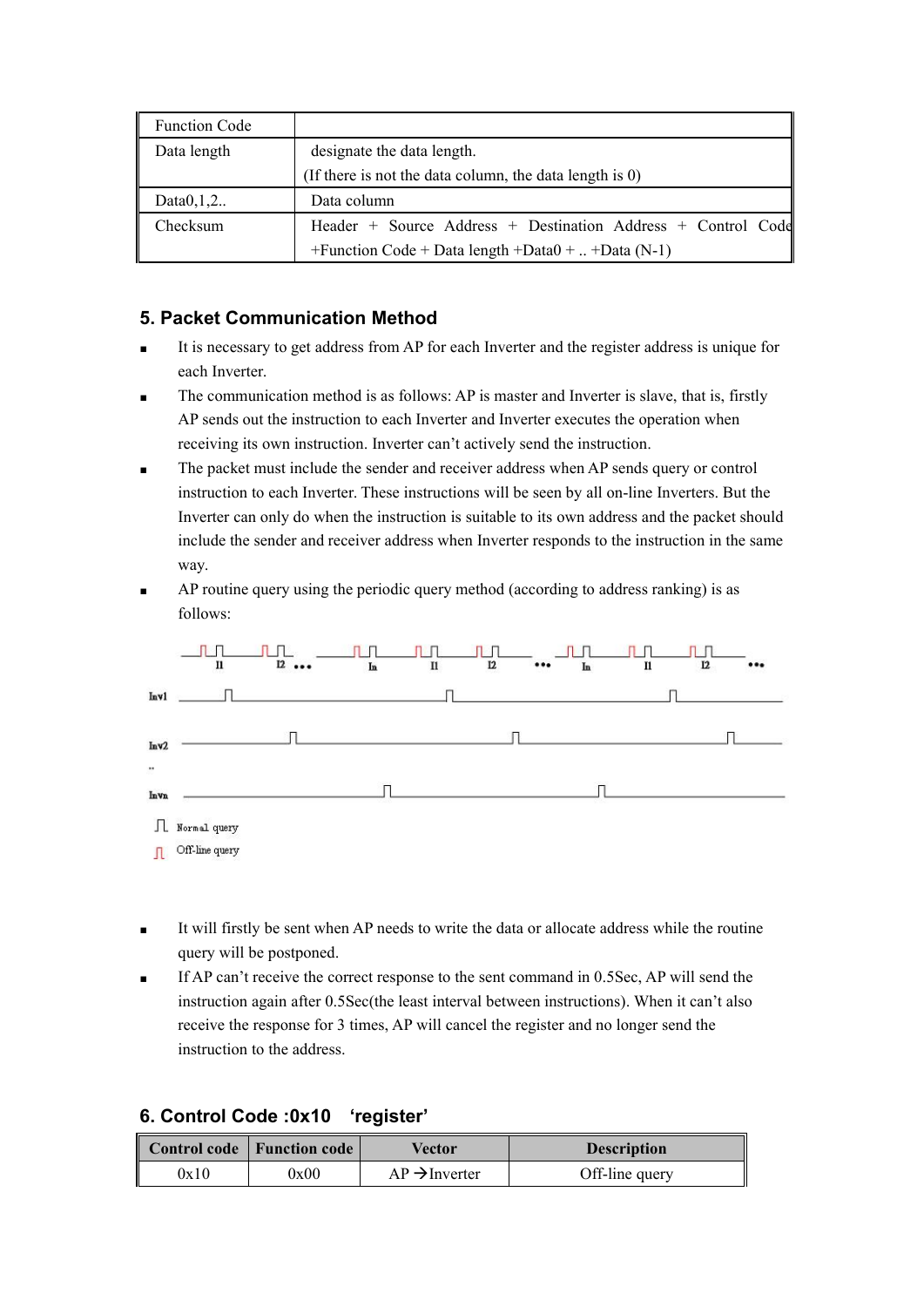| 0x10 | 0x80 | Inverter $\rightarrow$ AP                                | register request |
|------|------|----------------------------------------------------------|------------------|
| 0x10 | 0x01 | $AP \rightarrow Inverter$<br>send register address       |                  |
| 0x10 | 0x81 | Inverter $\rightarrow$ AP<br>address confirm             |                  |
| 0x10 | 0x02 | $AP \rightarrow Inverter$                                | remove register  |
| 0x10 | 0x82 | Inverter $\rightarrow$ AP<br>remove confirm              |                  |
| 0x10 | 0x03 | $AP \rightarrow Inverter$<br>re-connect removed Inverter |                  |
| 0x10 | 0x04 | $AP \rightarrow Inverter$<br>Re-register                 |                  |

## **Off-line query Example:**

■ AP queries whether there is a new Inverter added (Control Code:0x10 Function Code 0x00)

| <b>Header</b> | <b>Source</b>  | <b>Destination</b> | Control | <b>Function</b> | Data   | <b>Checksum</b> |
|---------------|----------------|--------------------|---------|-----------------|--------|-----------------|
|               | <b>Address</b> | <b>Address</b>     | Code    | Code            | length |                 |
| 2 Bytes       | 2 Bytes        | 2 Bytes            | Byte    | Byte            | Byte   | 2 Bytes         |
| (0xAA0x55)    | (0xXX 0x00)    | (0x000xXX)         | (0x10)  | (0x00)          | (0x00) |                 |

The off-line Inverter reply register request(Control Code: $0x10$ , Function Code  $0x80$ )

| <b>Header</b> | <b>Source</b>  | <b>Destination</b> | <b>Control</b> | <b>Function</b> | Data   | <b>Data0</b> |
|---------------|----------------|--------------------|----------------|-----------------|--------|--------------|
|               | <b>Address</b> | <b>Address</b>     | Code           | Code            | length |              |
| 2 Bytes       | 2 Bytes        | 2 Bytes            | Byte           | 1 Byte          | l Bvte | Byte         |
| (0xAA 0x55)   | (0x000x00)     | (0xXX 0x00)        | (0x10)         | (0x80)          | (0x0E) |              |

| Data1  | Data2  | Data3 | $\cdots$     | Data13 | <b>Checksum</b> |
|--------|--------|-------|--------------|--------|-----------------|
| 1 Byte | 1 Byte | Byte  | <b>B</b> vte | Bvte   | 2 Bytes         |

**Description:** Data0 to Data13 is Inverter serial number

 $\blacksquare$  AP allocates address for Inverter (Control Code:0x10 Function Code 0x01)

| <b>Header</b> | <b>Source</b>  | <b>Destination</b> | Control      | <b>Function</b> | Data   | Data0 |
|---------------|----------------|--------------------|--------------|-----------------|--------|-------|
|               | <b>Address</b> | <b>Address</b>     | Code         | Code            | length |       |
| 2 Bytes       | 2 Bytes        | 2 Bytes            | <b>B</b> vte | <b>B</b> vte    | 1 Byte | Byte  |
| (0xAA 0x55)   | (0x000x00)     | (0xXX 0x00)        | (0x10)       | (0x01)          | (0x0B) |       |

| Data1 | Data2 | Data3       | $\bullet\bullet\bullet$ | Data13      | Data14             | Checksum |
|-------|-------|-------------|-------------------------|-------------|--------------------|----------|
| Byte  | Byte  | <b>Byte</b> | Byte                    | <b>Byte</b> | 1Byte              | 2 Bytes  |
|       |       |             |                         |             | (register Address) |          |

**Description:** the rules of AP allocating address, Data0 to Data13 is Inverter serial number

 $\Box$  AP should record every allocated address of Inverter that has been registered and set up a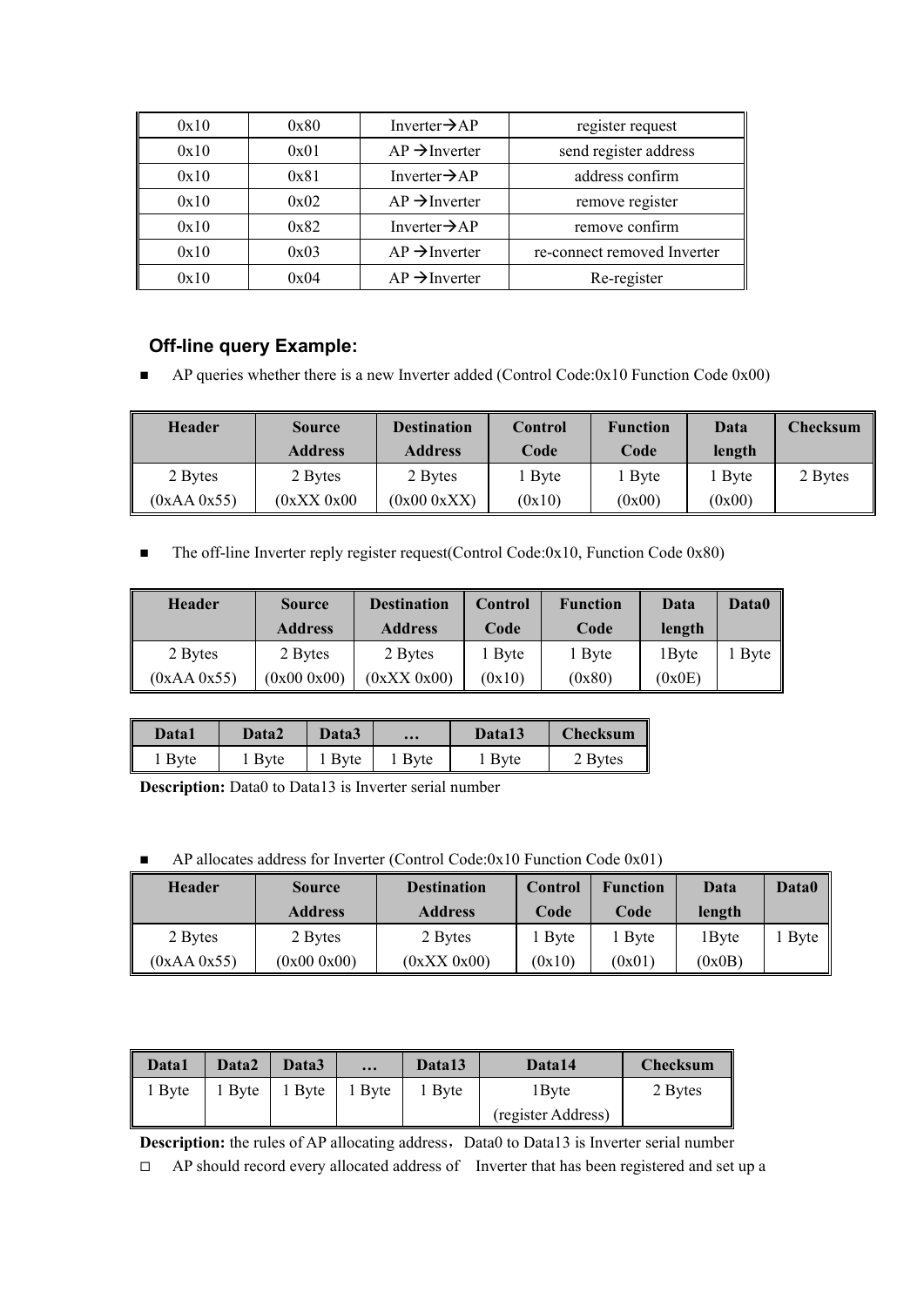map for allocated address.

 $\Box$  AP will allocate a proper address to Inverter according to records of the map of allocated address.

| <b>Header</b> | <b>Source</b>  | <b>Destination</b> | Control           | <b>Function</b> | <b>Data</b>       | Data0     | <b>Checksum</b> |
|---------------|----------------|--------------------|-------------------|-----------------|-------------------|-----------|-----------------|
|               | <b>Address</b> | <b>Address</b>     | Code              | Code            | length            |           |                 |
| 2 Bytes       | 2 Bytes        | 2 Bytes            | <sup>1</sup> Byte | Byte            | <sup>1</sup> Byte | 1 Byte    | 2 Bytes         |
| (0xAA 0x55)   | (0x000xXX)     | (0xXX 0x00)        | (0x10)            | (0x81)          | (0x01)            | ACK(0x06) |                 |

Inverter reply address confirm (Control Code: $0x10$  Function Code  $0x81$ )

**Description:** The state of Inverter will be changed from 'not registration 'state to 'registration' state after Inverter has finished the register program, then it will not respond to the 'off-line query' from AP.

|      | Control code   Function code | Vector                    | <b>Description</b>   |
|------|------------------------------|---------------------------|----------------------|
| 0x11 | 0x02                         | $AP \rightarrow Inverter$ | query normal info    |
| 0x11 | 0x82                         | Inverter $\rightarrow$ AP | Response for query   |
| 0x11 | 0x03                         | $AP \rightarrow$ Inverter | Read ID info         |
| 0x11 | 0x83                         | Inverter $\rightarrow$ AP | Response for ID info |

#### **6. Control Code :0x11 'Read'**

| Header      | <b>Source</b>  | <b>Destination</b> | <b>Control</b> | <b>Function</b> | Data   | <b>Checksum</b> |
|-------------|----------------|--------------------|----------------|-----------------|--------|-----------------|
|             | <b>Address</b> | <b>Address</b>     | Code           | Code            | length |                 |
| 2 Bytes     | 2 Bytes        | 2 Bytes            | <b>Byte</b>    | Byte            | Byte   | 2 Bytes         |
| (0xAA 0x55) | (0xXX 0x00)    | (0x000xXX)         | (0x11)         | (0x02)          | (0x00) |                 |

The data response for normal query from inverter:

The following is the data part of the response package.

| <b>Header</b> | <b>Source</b>  | <b>Destination</b> | Control | <b>Function</b> | Data length                |
|---------------|----------------|--------------------|---------|-----------------|----------------------------|
|               | <b>Address</b> | <b>Address</b>     | Code    | Code            |                            |
| 2 Bytes       | 2 Bytes        | 2 Bytes            | 1 Byte  | <b>B</b> vte    | 1 Byte                     |
| (0x AA 55)    | $(0xXX\ 00)$   | (0x00 XX)          | (0x11)  | (0x82)          | $\left( \mathrm{N}\right)$ |

| Data0  | Data1                  | Data2   Data3 | $\cdots$                                     | $Data(N-1)$ | <b>Checksum</b> |
|--------|------------------------|---------------|----------------------------------------------|-------------|-----------------|
| 1 Byte | $\vert$ 1 Byte $\vert$ |               | $\vert$ 1 Byte $\vert$ 1 Byte $\vert$ 1 Byte | 1 Byte      | 2 Bytes         |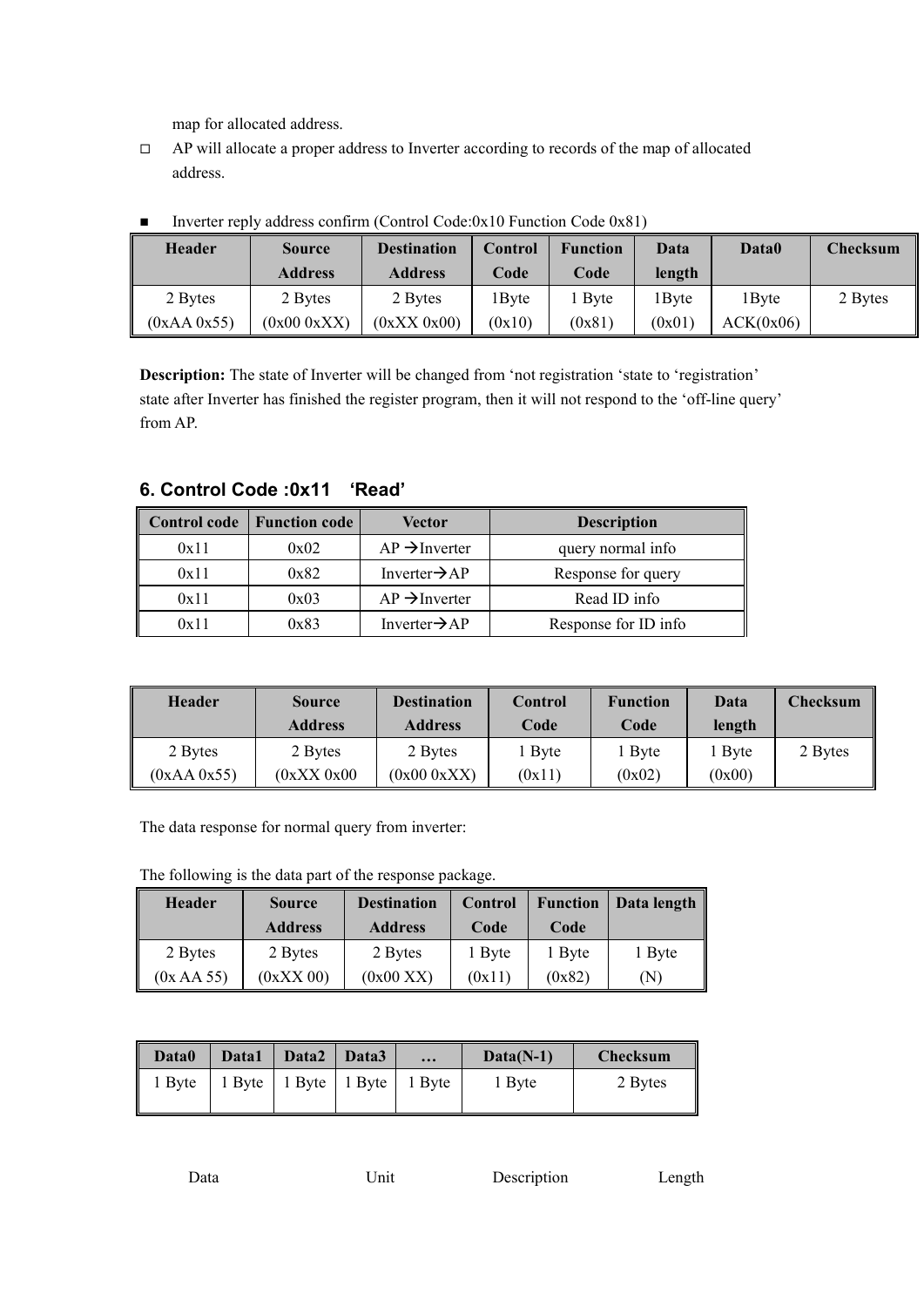| Temperature      |                          | Temperature                | 2Byte |
|------------------|--------------------------|----------------------------|-------|
| $E$ -today       | 0.1KWH                   | Yield today                | 2Byte |
| Vpv1             | 0.1V                     | PV1 voltage                | 2Byte |
| Vpv2             | 0.1V                     | PV2 voltage                | 2Byte |
| Ipv1             | 0.1A                     | PV1 current                | 2Byte |
| Ipv2             | 0.1A                     | PV2 current                | 2Byte |
| Iac              | 0.1A                     | Current output             | 2Byte |
| Vac              | 0.1V                     | Grid voltage               | 2Byte |
| Frequency        | $0.01$ Hz                | Grid frequency             | 2Byte |
| power            | 0.1w                     | Power output               | 2Byte |
| Not use          | $\overline{\phantom{0}}$ | Not use                    | 2Byte |
| E-total          | $0.1$ kwh                | Yield total                | 4Byte |
| T-total          | 1hour                    | Runtime total              | 4Byte |
| Mode             | $\qquad \qquad -$        | Inverter mode              | 2Byte |
| GridVoltFault    | 0.1V                     | Grid voltage fault value   | 2Byte |
| GridFreqFalut    | $0.01$ Hz                | Grid frequency fault value | 2Byte |
| DCIFault         | 1mA                      | DC injection fault value   | 2Byte |
| TemperatureFault | $\overline{\phantom{m}}$ | Temperature fault value    | 2Byte |
| PV1Fault         | 0.1V                     | Pv1 voltage fault value    | 2Byte |
| PV2Fault         | 0.1V                     | PV2 voltage fault value    | 2Byte |
| GFCFault         | 1 <sub>m</sub> A         | GFC fault value            | 2Byte |
| ErrMessage       | $\overline{\phantom{0}}$ | Error Message              | 4Byte |

When sending the MSB will be firstly transmitted as a packet of word format.

The detail of "Run Mode":

| Value | Mode                 |
|-------|----------------------|
|       | Wait Mode            |
|       | Normal Mode          |
|       | Fault Mode           |
|       | Permanent Fault Mode |
|       |                      |

The detail of "ErrMessage": //BYTE0 Uint16 TzProtectFault:1;//0 Uint16 MainsLostFault:1;//1 Uint16 GridVoltFault:1;//2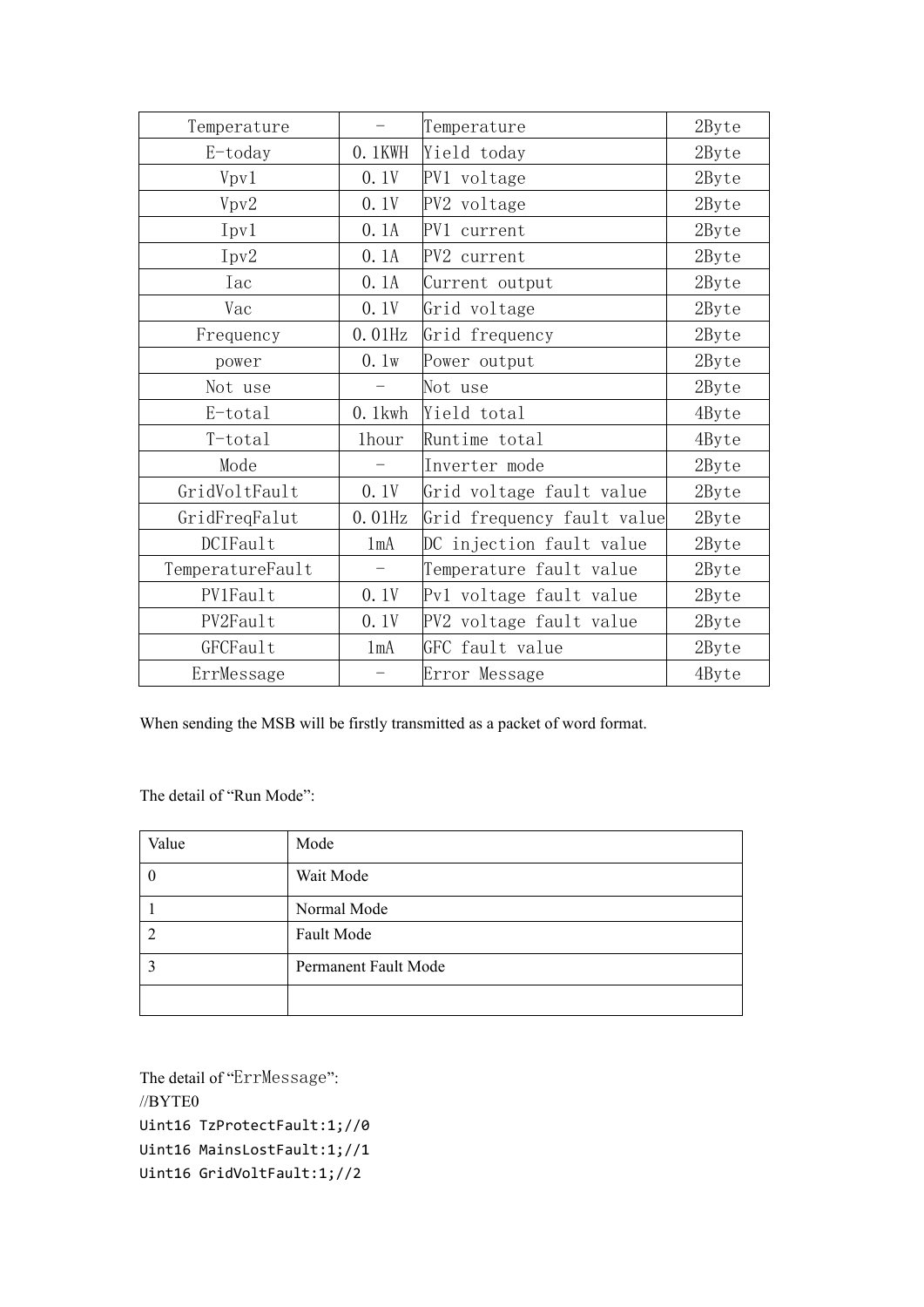```
Uint16 GridFreqFault:1;//3
Uint16 PLLLostFault:1;//4
Uint16 BusVoltFault:1;//5
Uint16 BIT06:1;//6
Uint16 OciFault:1;//7 OciFault;
//BYTE1
Uint16 Dci_OCP_Fault:1;//8
Uint16 ResidualCurrentFault:1;//9
Uint16 PvVoltFault:1;//10
Uint16 Ac10Mins_Voltage_Fault:1;//11
Uint16 IsolationFault:1;//12
Uint16 TemperatureOverFault:1;//13
Uint16 FanFault:1;//14
Uint16 bit15:1;//15
//BYTE2
Uint16 SpiCommsFault:1;//16
Uint16 SciCommsFault:1;//17
Uint16 BIT18:1;//18
Uint16 InputConfigFault:1;//19
Uint16 EepromFault:1;//20
Uint16 RelayFault:1;//21
Uint16 SampleConsistenceFault:1;//22
Uint16 ResidualCurrent_DeviceFault:1;//23
//BYTE3
Uint16 BIT24:1;//24
Uint16 BIT25:1;//25
Uint16 BIT26:1;//26
Uint16 BIT27:1;//27
Uint16 BIT28:1;//28
Uint16 DCI_DeviceFault:1;//29
Uint16 OtherDeviceFault:1;//30
Uint16 BIT31:1;//31
```
The data response for ID info query from inverter:

| arrary | detail |
|--------|--------|
|--------|--------|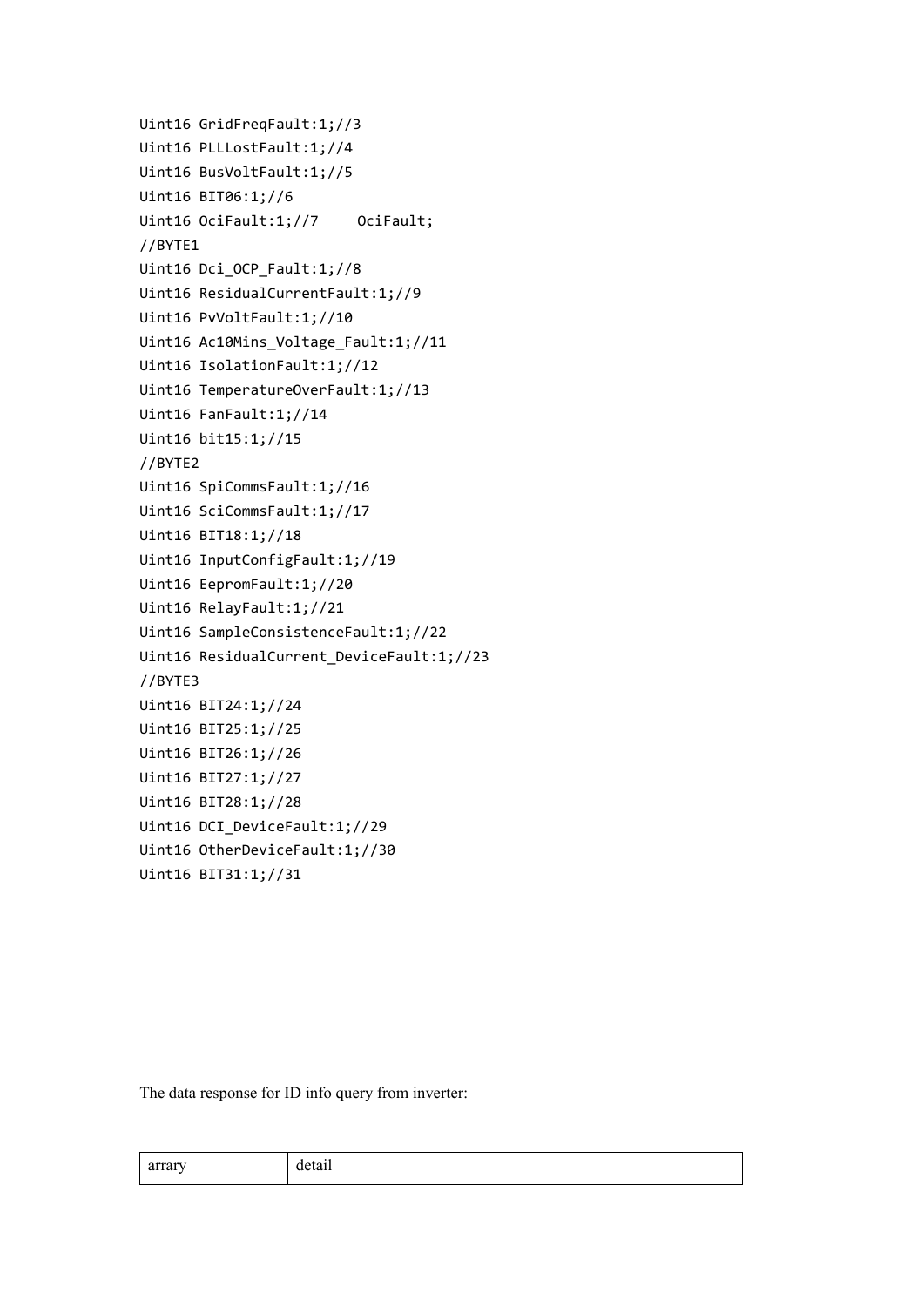| Data9                | 1: single phase                |
|----------------------|--------------------------------|
| Data10 $\sim$ data15 | Rated power, (ascii char)      |
| Data16 $\sim$ data20 | Firmware ver (ascii char)      |
| Data $21$ ~data $34$ | Module name(ascii char)        |
| Data $35$ ~data $48$ | Factory name(ascii char)       |
| Data49 $\sim$ data62 | SerialNumber(ascii char)       |
| Data $63$ ~data $66$ | Rated bus voltage (ascii char) |

## **7. Control Code :0x12 'Write**

|      | Control code   Function code | Vector                    | <b>Description</b> |
|------|------------------------------|---------------------------|--------------------|
| 0x12 | 0x0x                         | $AP \rightarrow$ Inverter | Write              |
| 0x12 | 0x8x                         | Inverter $\rightarrow$ AP | Return ACK         |

| Header  | Source         | <b>Destination</b> | Control     | <b>Function</b> | Data   | Data       | Data       | <b>Chec</b> |
|---------|----------------|--------------------|-------------|-----------------|--------|------------|------------|-------------|
|         | <b>Address</b> | <b>Address</b>     | Code        | Code            | length | <b>MSB</b> | <b>LSB</b> | ksum        |
| 2 Bytes | 2 Bytes        | 2 Bytes            | <b>Byte</b> | Byte            | Byte   | $1$ Byte   | 1 Byte     | $\sim$<br>∠ |
| (0xAA)  | (0xXX 0x00)    | (0x000xXX)         | (0x12)      | (0x0x)          | (0x02) |            |            | Byte        |
| 0x55    |                |                    |             |                 |        |            |            |             |

The following is the data part of the response package.

| <b>Header</b> | <b>Source</b>  | <b>Destination</b><br>Control |        | <b>Function</b> | Data length |
|---------------|----------------|-------------------------------|--------|-----------------|-------------|
|               | <b>Address</b> | <b>Address</b>                | Code   | Code            |             |
| 2 Bytes       | 2 Bytes        | 2 Bytes                       | 1 Byte | <b>B</b> vte    | i Byte      |
| (0x AA 55)    | $(0xXX\ 00)$   | (0x00 XX)                     | (0x12) | (0x8x)          |             |

| Data       | <b>Checksum</b> |
|------------|-----------------|
| ACK(0x06)  | 2 Bytes         |
| NACK(0x15) |                 |

| Function Code | -    |                | Length |
|---------------|------|----------------|--------|
| 0x00          | 0.1v | PV start volt  | 2Byte  |
| 0x01          |      | Reconnect time | 2Byte  |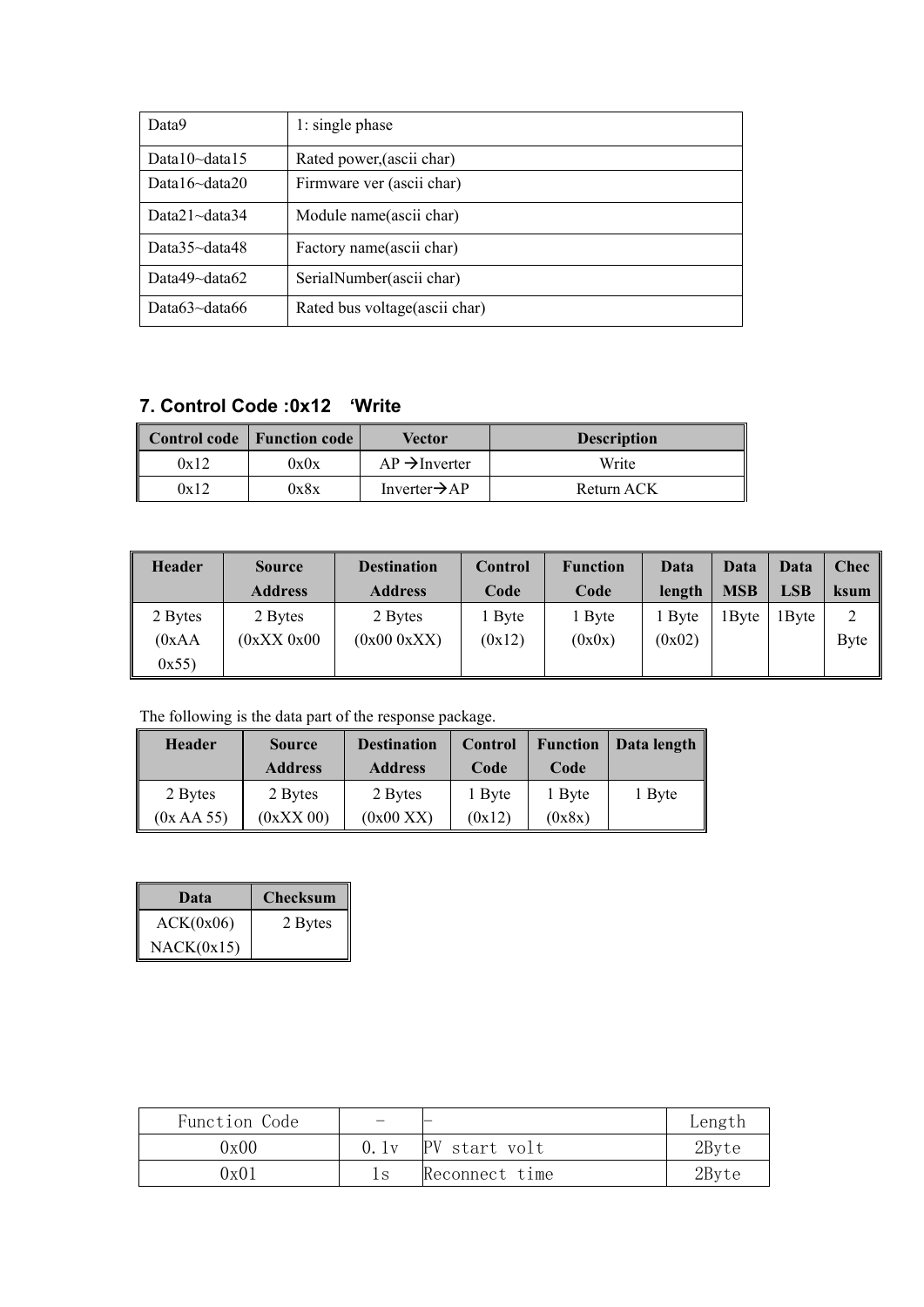| 0x04 | 0.1v            | GridVoltLow                | 2Byte  |
|------|-----------------|----------------------------|--------|
| 0x05 | 0.1v            | GridVoltHigh               | 2Byte  |
| 0x06 | $0.01$ Hz       | GridFreqLow                | 2Byte  |
| 0x07 | $0.01$ Hz       | GridFreqHigh               | 2Byte  |
| 0x08 | 0.1v            | 10min avg volt high        | 2Byte  |
| 0x09 | 1 <sub>mA</sub> | DCI limits                 | 2Byte  |
| 0x0A | 0.1v            | GridVoltLowSlow            | 2Byte  |
| 0x0B | 0.1v            | GridVoltHighSlow           | 2Byte  |
| 0x0C | $0.01$ Hz       | GridFreqLowSlow            | 4Byte  |
| 0x0D | $0.01$ Hz       | GridFreqHighSlow           | 4Byte  |
|      |                 | MSB:wPfSettingPoint1_Mode  |        |
| 0x0F | NA              | LSB:wPfSettingPoint2 PF    | 2Byte  |
|      |                 | MSB:wPfSettingPoint3 PFUP  |        |
| 0x10 | NA              | LSB:wPfSettingPoint4_PFLOW | 2Byte  |
|      |                 | MSB:wPfSettingPoint5 PLOW  |        |
| 0x11 | NA              | LSB:wPfSettingPoint6 PUP   | 2Byte  |
| 0x12 | $1\%$           | wAcPowerLimit              | 2Byte  |
| 0x13 | $0.01$ Hz       | fFreqPoint                 | 2Byte  |
| 0x14 | $2^{\sim}12$    | fFreqDroop                 | 2Byte  |
| 0x15 | $1\%$           | wQuVrateUp                 | 2Byte  |
| 0x16 | $1\%$           | wQuVrateLow                | 2Byte  |
| 0x17 | 1Var            | wQsetTemp                  | 2Byte  |
| 0x18 | 0.01%           | Wgra                       | 2Byte  |
| 0x19 | 0.1v            | Wv <sub>2</sub>            | 2Byte  |
| 0x1a | 0.1v            | Wv3                        | 2Byte  |
| 0x1b | 0.1v            | Wv4                        | 2Byte  |
| 0x1c | $1\%$           | wQurangeV1                 | 2Byte  |
| 0x1d | $1\%$           | wQurangeV4                 | 2Byte  |
| 0x1e | NA              | bVoltPowerLimtit           | 2Byte  |
| 0x1f | NA              | wPowerManagerEnable        | 2Byte  |
| 0x20 | NA              | wGlobalSeachMPPTStrartFlg  | 2Bytes |
| 0x21 | NA              | wFrqProtectRestrictive     | 2Bytes |
| 0x22 | 1s              | wQuDelayTimer              | 2Bytes |
| 0x23 | 1ms             | wFreqActivePowerDelayTimer | 2Bytes |
|      |                 |                            |        |
|      |                 |                            |        |
|      |                 |                            |        |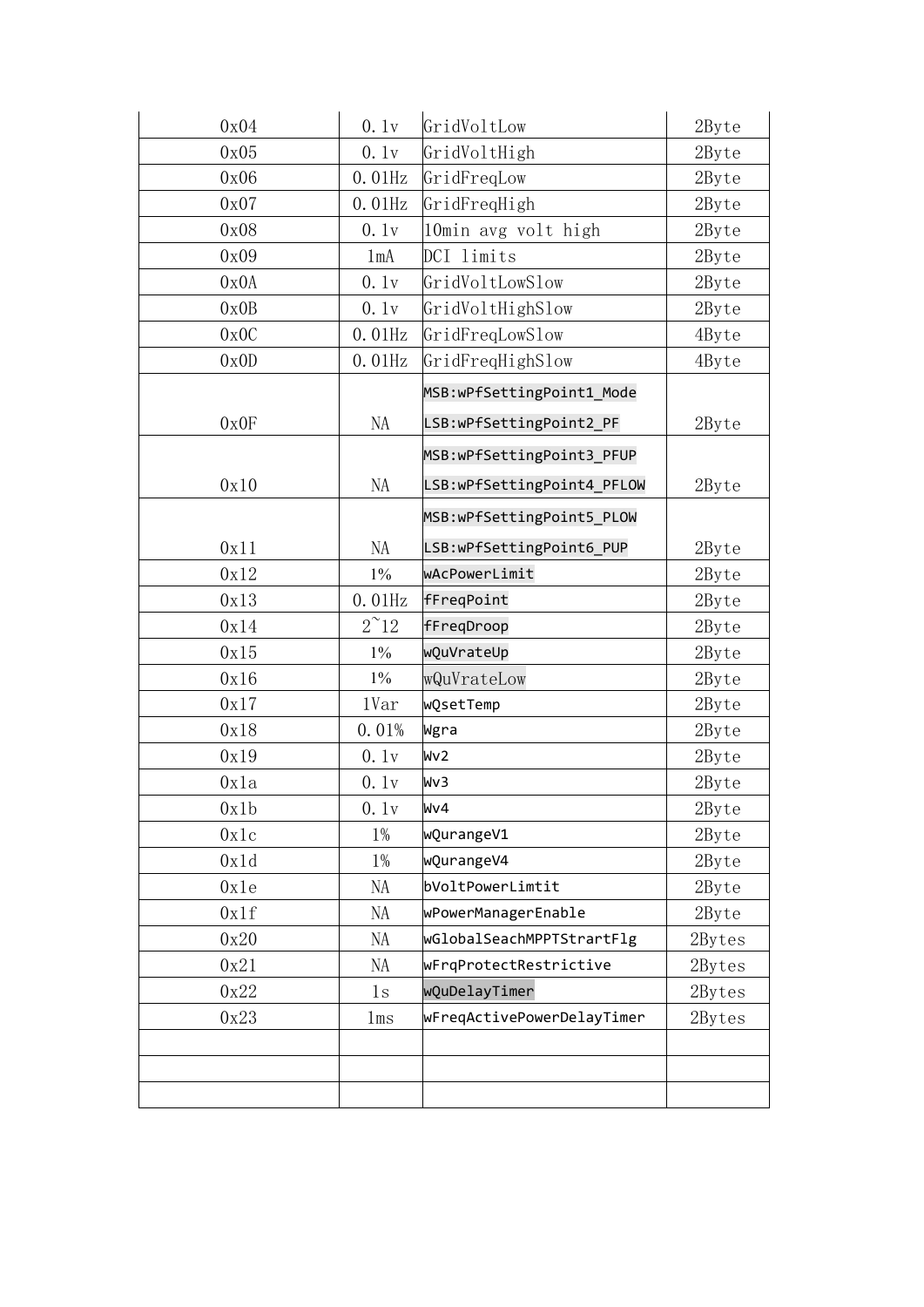|--|

|      | Control code   Function code | Vector                    | <b>Description</b> |
|------|------------------------------|---------------------------|--------------------|
| 0x13 | 0x0x                         | $AP \rightarrow$ Inverter | Execute            |
| 0x13 | 0x8x                         | Inverter $\rightarrow$ AP | Return ACK         |

| <b>Header</b> | <b>Source</b>  | <b>Destination</b> | Control | <b>Function</b> | Data        | Data       | Data       | <b>Chec</b>    |
|---------------|----------------|--------------------|---------|-----------------|-------------|------------|------------|----------------|
|               | <b>Address</b> | <b>Address</b>     | Code    | Code            | length      | <b>MSB</b> | <b>LSB</b> | <b>ksum</b>    |
| 2 Bytes       | 2 Bytes        | 2 Bytes            | Byte    | Byte            | <b>Byte</b> | 1 Byte     | 1 Byte     | $\bigcap$<br>∠ |
| (0xAA)        | (0xXX 0x00     | (0x000xXX)         | (0x13)  | (0x0x)          | (0x02)      |            |            | Byte           |
| 0x55)         |                |                    |         |                 |             |            |            |                |

The following is the data part of the response package.

| <b>Header</b> | <b>Source</b>  | <b>Destination</b> | Control | <b>Function</b> | Data length |
|---------------|----------------|--------------------|---------|-----------------|-------------|
|               | <b>Address</b> | <b>Address</b>     | Code    | Code            |             |
| 2 Bytes       | 2 Bytes        | 2 Bytes            | Byte    | 1 Byte          | 1 Byte      |
| (0x AA 55)    | $(0xXX\ 00)$   | (0x00 XX)          | (0x13)  | (0x8x)          |             |

| Data       | <b>Checksum</b> |
|------------|-----------------|
| ACK(0x06)  | 2 Bytes         |
| NACK(0x15) |                 |

| Function Code |                                                                                                           | Length |
|---------------|-----------------------------------------------------------------------------------------------------------|--------|
| 0x0F          | Reserved                                                                                                  | 14byte |
| 0x10          | Reserved                                                                                                  | 14byte |
| 0x11          | Reserved                                                                                                  | 14byte |
|               | Set                                                                                                       |        |
| 0x14          | $\frac{\text{time} (yy/mm / \text{dd}/\text{hh}/\text{mm}/\text{ss})}{\text{dm} / \text{dm} / \text{mm}}$ | 6byte  |
|               |                                                                                                           |        |